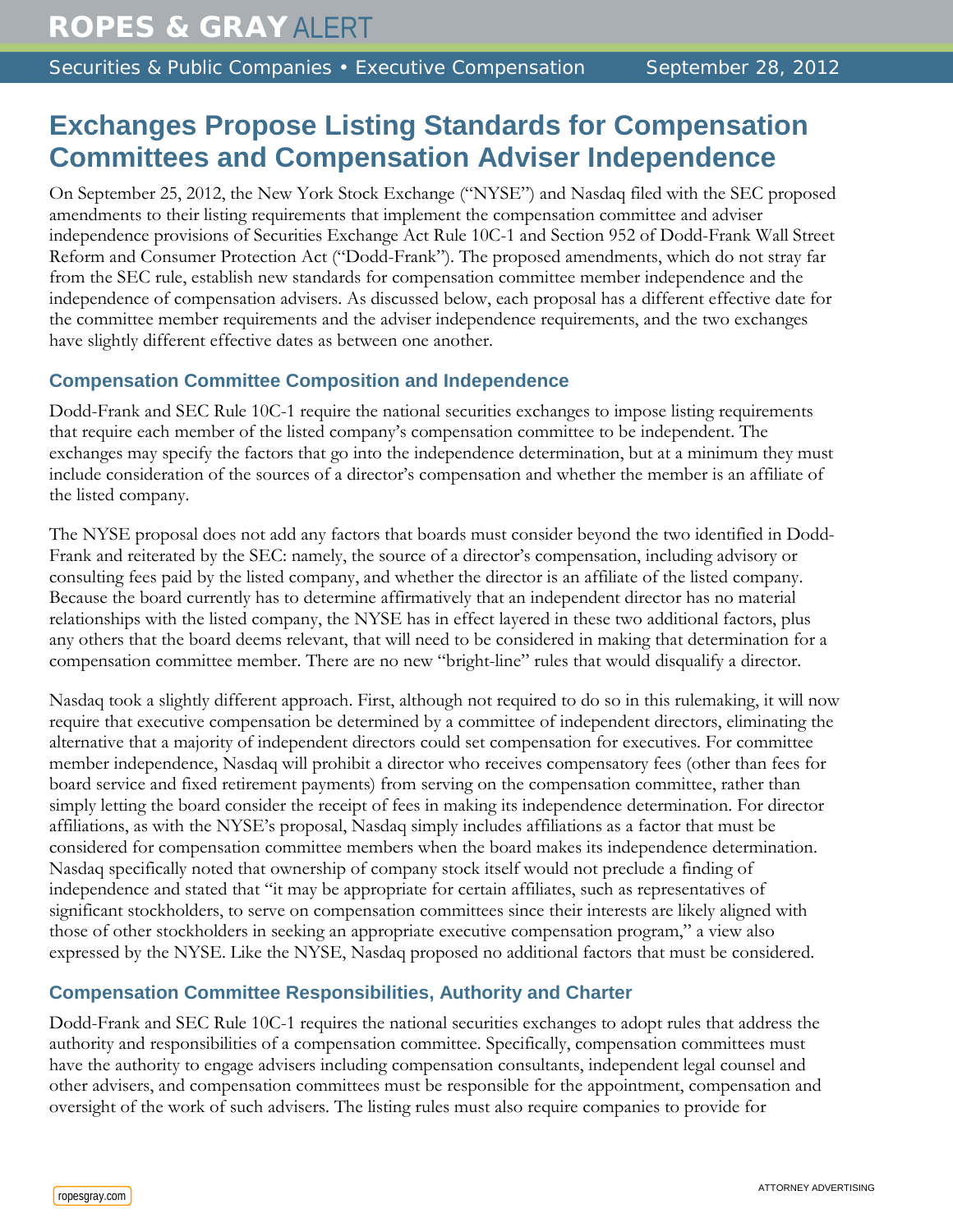appropriate funding for the payment of reasonable compensation to advisers that the compensation committee retains. In addition, compensation committees must consider the following specific factors when selecting compensation consultants, legal counsel and other advisers: (i) other services the adviser provides to the company; (ii) the amount of fees the adviser receives from the company as a percentage of the adviser's total revenue; (iii) the adviser's policies and procedures on conflicts of interest; (iv) any business or personal relationship of the adviser with a member of the compensation committee; (v) any stock of the company owned by the adviser; and (vi) any business or personal relationship of the adviser or the person employing the adviser with an executive officer of the company.

Under the rules proposed by the NYSE and Nasdaq, a listed company would be required to set forth the foregoing authorities and responsibilities of the compensation committee, as well as the company's own responsibility to provide funding for the payment of the advisers hired by the compensation committee, in a written compensation committee charter. Nasdaq's proposed rule on this point would be effective *immediately*, which means that the adviser independence considerations would need to be conducted immediately.

The rules proposed by the NYSE and Nasdaq identified no additional factors related to independence from management that a compensation committee must consider when selecting compensation advisers. Nothing in either of the proposals requires compensation committees to engage independent advisers. They are merely required to consider any possible conflicts of interest before selecting an adviser. Consistent with the SEC rule, no determination would need to be made for in-house counsel who advises the compensation committee. The listing standards do not require any additional disclosure of these considerations, although companies currently must disclose how they address conflicts of interests of compensation consultants they engage.

Because Nasdaq is now requiring that there be a compensation committee, it had to address questions about its charter. It has proposed that a company certify that it has adopted a compensation committee charter and that it will review the charter annually. The charter must specify (i) the scope of the compensation committee's responsibilities, including membership requirements, (ii) the compensation committee's responsibility for determining, or recommending to the board, the compensation of the chief executive officer and all other executive officers, (iii) that the chief executive officer may not be present during voting or deliberation on his or her compensation, and (iv) the specific authority and responsibilities of the compensation committee discussed above. In addition, a compensation committee must have least two members. Note, however, that the exception that allows a non-independent director, under exceptional and limited circumstances, to be a member of a compensation committee having at least three members remains generally unchanged.

#### **Cure Period**

As required by Rule 10C-1, both the NYSE and Nasdaq proposals provide a "cure period" within which time a company not in compliance with the compensation committee composition requirements may regain compliance. The cure period under the NYSE proposal applies when a director ceases to be independent for reasons beyond his reasonable control, but only if the compensation committee continues to have a majority of independent directors. The non-compliant director may remain on the committee and the listed company would have until the earlier of the next annual shareholder's meeting or one year from the occurrence of the event that caused the director to be non-independent to regain compliance. Nasdaq's proposed rule applies to noncompliance due to a vacancy on the compensation committee in addition to a committee member's non-independence. The cure period under the Nasdaq rule is generally the same as the NYSE's, except that